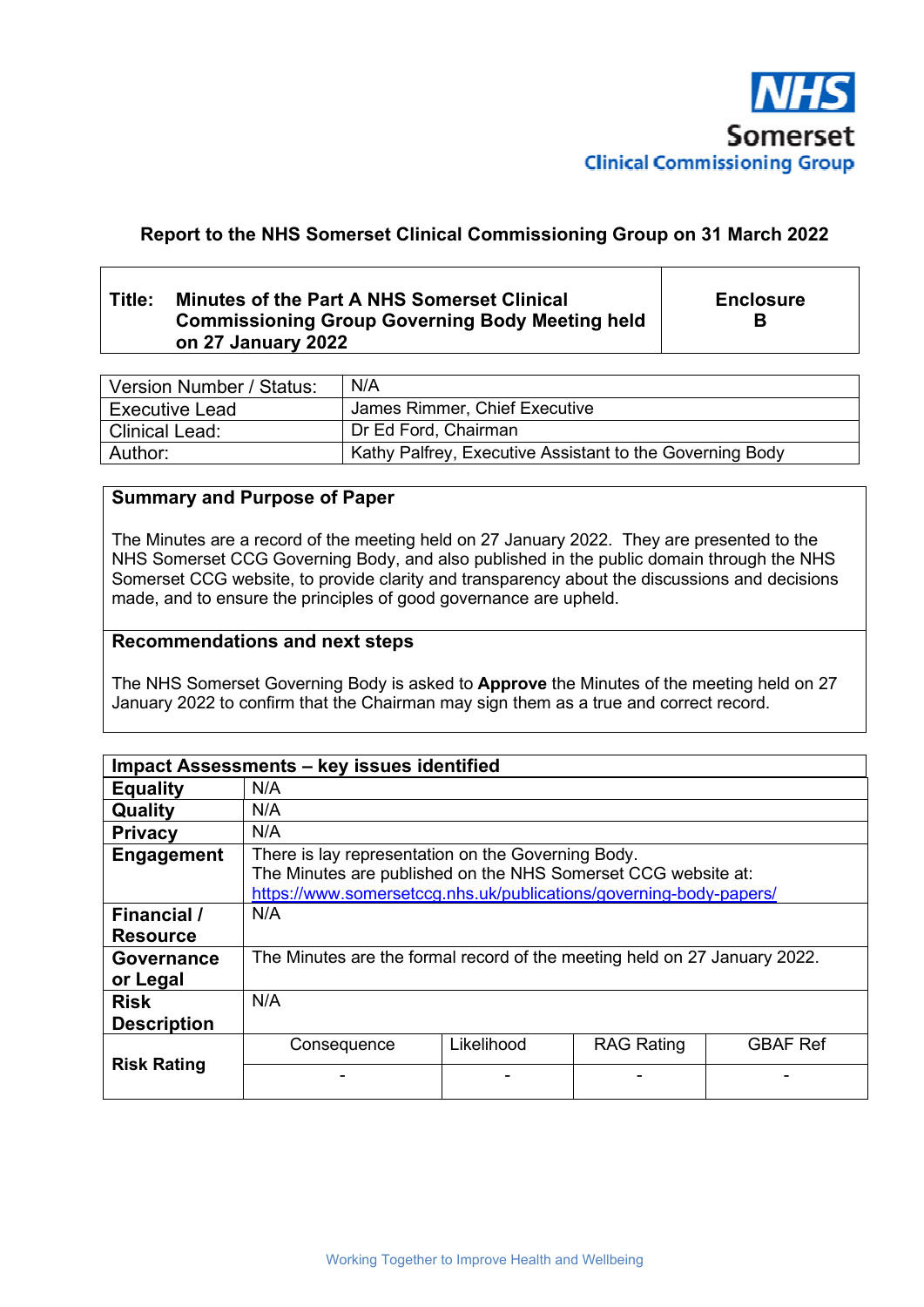

# Minutes of the **Part A** Meeting of the **NHS Somerset Clinical Commissioning Group Governing Body** held on **Thursday, 27 January 2022** via **MS Teams (Virtual Meeting)**

| Present:       | Dr Ed Ford                               | CCG Chair,<br>GP Partner, Irnham Lodge Surgery,<br>Vice Chair, Health and Wellbeing Board                                    |
|----------------|------------------------------------------|------------------------------------------------------------------------------------------------------------------------------|
|                | Lou Evans                                | <b>Non-Executive Director</b><br>CCG Vice Chair and Chair of Audit Committee<br>(Lay Member)                                 |
|                | <b>Basil Fozard</b>                      | Non-Executive Director, Secondary Care<br>Doctor                                                                             |
|                | <b>Trudi Grant</b>                       | Director of Public Health, Somerset County<br>Council                                                                        |
|                | <b>Wendy Grey</b>                        | Non-Executive Director, Member Practice<br>Representative                                                                    |
|                | <b>Neil Hales</b>                        | Interim Director of Commissioning                                                                                            |
|                | David Heath                              | Non-Executive Director, Patient and Public<br>Engagement (Lay Member)                                                        |
|                | Maria Heard                              | Programme Director, Fit For My Future                                                                                        |
|                | <b>Alison Henly</b>                      | Director of Finance, Performance and<br>Contracting                                                                          |
|                | Val Janson                               | Director of Quality and Nursing                                                                                              |
|                | <b>Trudi Mann</b>                        | Non-Executive Director, Member Practice<br>Representative                                                                    |
|                | <b>James Rimmer</b>                      | Accountable Officer and Chief Executive                                                                                      |
| In Attendance: | <b>Judith Goodchild</b><br>Sandra Wilson | Chair, Healthwatch (Observer)<br>Observer Lay Member, Chair of Chairs of the<br>Somerset Patient Participation Groups (PPGs) |
| Secretariat:   | <b>Kathy Palfrey</b>                     | <b>Executive Assistant to the Governing Body</b>                                                                             |
| Apologies:     | Dr Alex Murray<br><b>Grahame Paine</b>   | Clinical Director, Fit For My Future<br>Non-Executive Director (Finance and<br>Performance) (Lay Member)                     |
|                | Dr Helen Thomas                          | Non-Executive Director, Member Practice<br>Representative                                                                    |

#### **SCCG 001/2022 WELCOME**

Dr Ed Ford, Chair, welcomed everyone to the NHS Somerset Clinical Commissioning Group Governing Body meeting.

#### **SCCG 002/2022 PUBLIC QUESTIONS**

 As we work through the Covid19 period, members of the public are invited to submit their questions in advance to the Governing Body meeting via our website and guidance for how to do this is provided at the following link: https://www.somersetccg.nhs.uk/publications/governing-body-papers/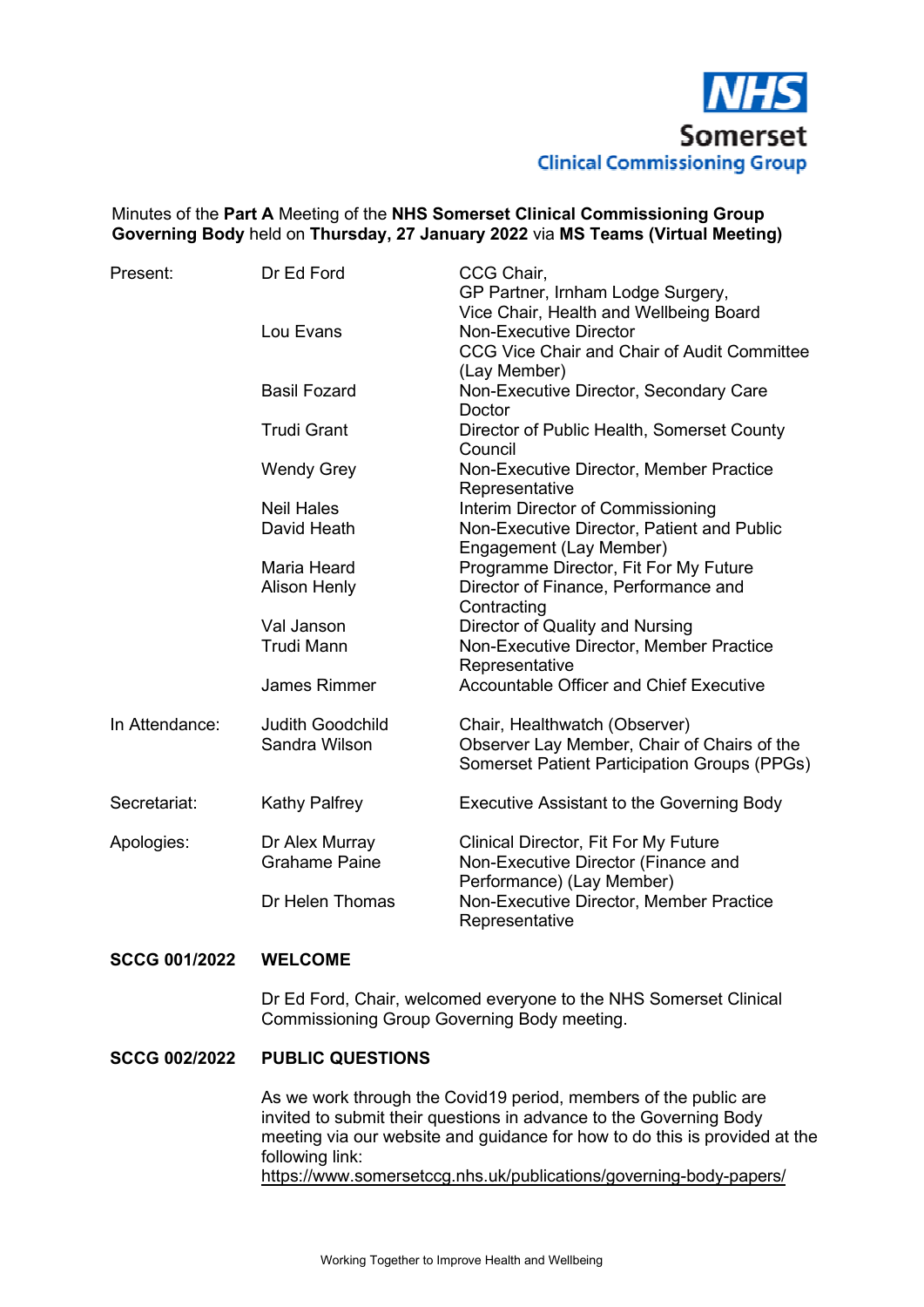Note: All Public Questions are minuted anonymously unless the person raising the question has provided specific consent for their name to be published.

There were no public questions.

#### **SCCG 003/2022 APOLOGIES FOR ABSENCE**

 Apologies for absence were received from Dr Alex Murray, Grahame Paine and Dr Helen Thomas.

### **SCCG 004/2022 REGISTER OF MEMBERS' INTERESTS**

 The Governing Body received and noted the Register of Members' Interests, which was a reflection of the electronic database as at 17 January 2022.

There were no amendments to the Register.

## **SCCG 005/2022 DECLARATIONS OF INTEREST RELATING TO ITEMS ON THE AGENDA**

 Under the CCG's arrangements for managing conflicts of interest, any member making a declaration of interest may be able to take part in the discussion of the particular agenda item concerned, where appropriate, but is excluded from the decision-making and voting process if a vote is required. In these circumstances, there must be confirmation that the meeting remains quorate in order for voting to proceed. If a conflict of interest is declared by the Chairman, the agenda item in question would be chaired by the Vice Chairman, or – in his absence – another Non-Executive Director.

 There were no declarations of interest relating to items on the agenda. The quoracy of the meeting was confirmed.

# **SCCG 006/2022 MINUTES OF THE PART A MEETING HELD ON 25 NOVEMBER 2021**

 The Meeting received the Minutes of the Part A meeting held on 25 November 2021. By a virtual show of hands, the Minutes were approved for signature by the Chairman as a true and correct record.

## **SCCG 007/2022 MATTERS ARISING AND ACTION SCHEDULE**

 There were no matters arising. Further updates were provided as follows:

 Action 810: relates specifically to ambulance performance. A meeting was held week commencing 24 January 2022. Information will be circulated (Neil Hales)

 Action 809: EPRR self-assessment and process for moving from being a Category 2 to Category 1 responder: this is ongoing and will be considered at a future Development Session (Neil Hales)

Action 808: Fit For My Future Strategy. On the agenda. Complete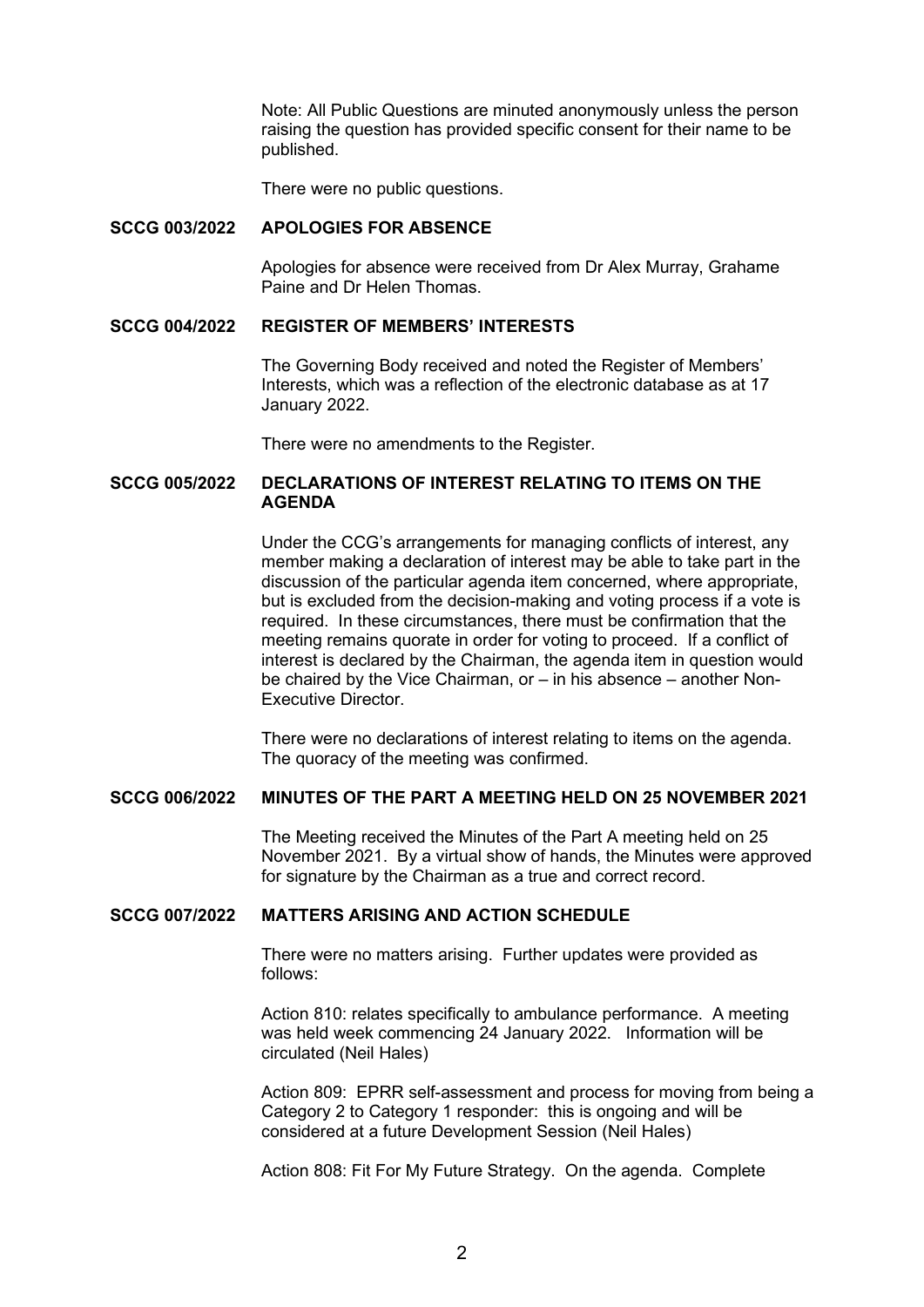## **SCCG 008/2022 CHAIRMAN'S REPORT**

 The Meeting received and noted the Chairman's Report, which included the Communication and Engagement Report for the period 1 November to 31 December 2021, including the various meetings attended by Dr Ford during this time.

## **SCCG 009/2022 CHIEF EXECUTIVE'S REPORT AND LATEST NEWS**

 The Meeting received and noted the Chief Executive's Report, together with a verbal report from James Rimmer, who highlighted the following:

- Omicron: this is now the dominant variant of Covid-19. Since the last meeting, there had been a step-up in response to the Government's Plan B
- as of 27 January 2022, the measures taken in Plan B have largely been stood down, reverting to Plan A
- on 13 December 2021, NHSEI raised all NHS systems to a national Level 4 incident and this remains in place. Masks are still mandatory in health and care settings
- throughout the pandemic, the Wynford House offices have remained open for colleagues who have been unable to work from home. There has been a programme of refurbishment, and from 7 February 2022 the offices will re-open for a hybrid way of working for all staff. This is being tested, with the intention being for staff to work to a 'clear desk/hot desk' policy, one or two days per week
- planning guidance for the transition from CCG to ICB was issued on 24 December 2021. The transition target date has moved from 1 April to 1 July 2022. Although there are implications for some colleagues, there is a continuing commitment to work together
- on Monday, 24 January 2022, the Somerset system as a whole was formally escalated to OPEL 4. We are taking steps to improve patient flow, and this will depend on the system's ability to move patients who have No Criteria to Reside (formerly known as Medically Fit for Discharge) out of the acute setting. This is the first time since the beginning of the pandemic that Somerset has been at OPEL 4, but the system has been significantly pressed since August 2021. Primary care is also under significant pressure, although currently reporting OPEL 3
- community services prioritisation framework dated 11 January 2022 refers. Until 28 February 2022:
	- some community services may be paused temporarily, with exceptions
	- some community services will continue and/or will be continued with prioritised waiting lists
		- the current expectation is that all community services should resume from 1 March 2022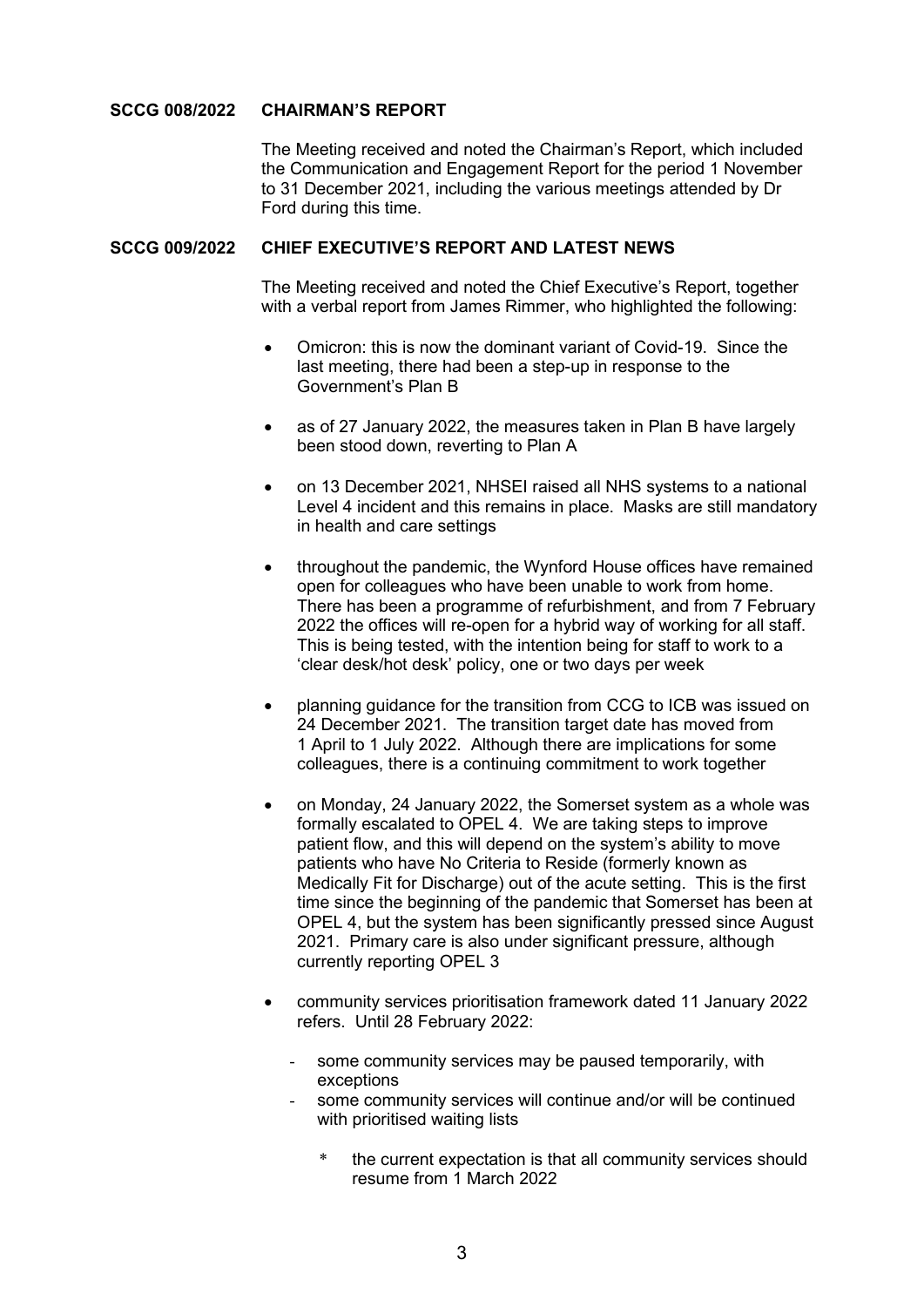- we have moved 5 or 6 Continuing Healthcare (CHC) colleagues into virtual pulse-oximetry wards, to support people to keep well in the community
- there has been a significant push on the vaccination programme, for people to receive their booster vaccinations

 Dr Ed Ford echoed the thanks of James Rimmer to Dr Alex Murray (who has led the vaccination programme on behalf of the CCG), to health and care colleagues, volunteers and the general public for their response.

 Referring to primary care, Dr Ed Ford suggested that some adjustment should be made to the reporting system, to achieve uniformity, as OPEL 3 does not properly reflect what is happening at Practice level: James Rimmer agreed and acknowledged that primary care is no less pressured than other parts of the system.

 David Heath commented that community pharmacy services are under pressure due to an absence of qualified staff and asked that conversation be held with NHSE colleagues to ensure the system is as robust as possible: James Rimmer responded that the community pharmacies are significant partners in the vaccination programme but are seeing outbreaks of staff sickness. Although the CCG has no formal contract with them, our Deputy Director of Clinical Effectiveness & Medicines Management has established very good working relationships.

 David Heath commented that he was very keen for the CCG to resume face-to-face consultative meetings as soon as we are able, as he felt that virtual working significantly excludes people that we need to hear from: James Rimmer responded that some face-to-face public meetings had been held prior to the most recent upsurge. Due to the move to Level 4, and the guidance around 'reducing the burden', we need to continue virtual meetings for the time-being but will try to conduct face-to-face meetings in a safe environment as and when we can. Referring to the engagement processes, Maria Heard advised that public meetings will be held where we can, but we need to balance this with the public health risk. The challenge is to make a decision early enough around whether a meeting should be held virtually or face-to-face, but we would not wish to increase the risk to the people of Somerset or staff colleagues.

 Trudi Mann asked about OPEL 4 and why the system has been escalated to this level: James Rimmer advised that OPEL means Operational Pressure Escalation Level, with Level 4 being the highest level, ie. that the system is at significant risk of being unable to cope. As we move up through the various levels, we take further and additional measures to try and reduce the increasing risk, eg. discharge services, additional care beds, keeping well at home, transferring patients from acute to community hospitals (with prior discussion with the patient and their family). The two Somerset hospitals are doing very good work, similarly the ambulance service, and we are not seeing the same waiting levels as elsewhere. OPEL 4 recognises the risk to patients and to staff colleagues but may mean that some level of 'corridor care' is required, ie. people are still cared for while they are waiting for a bed to become available.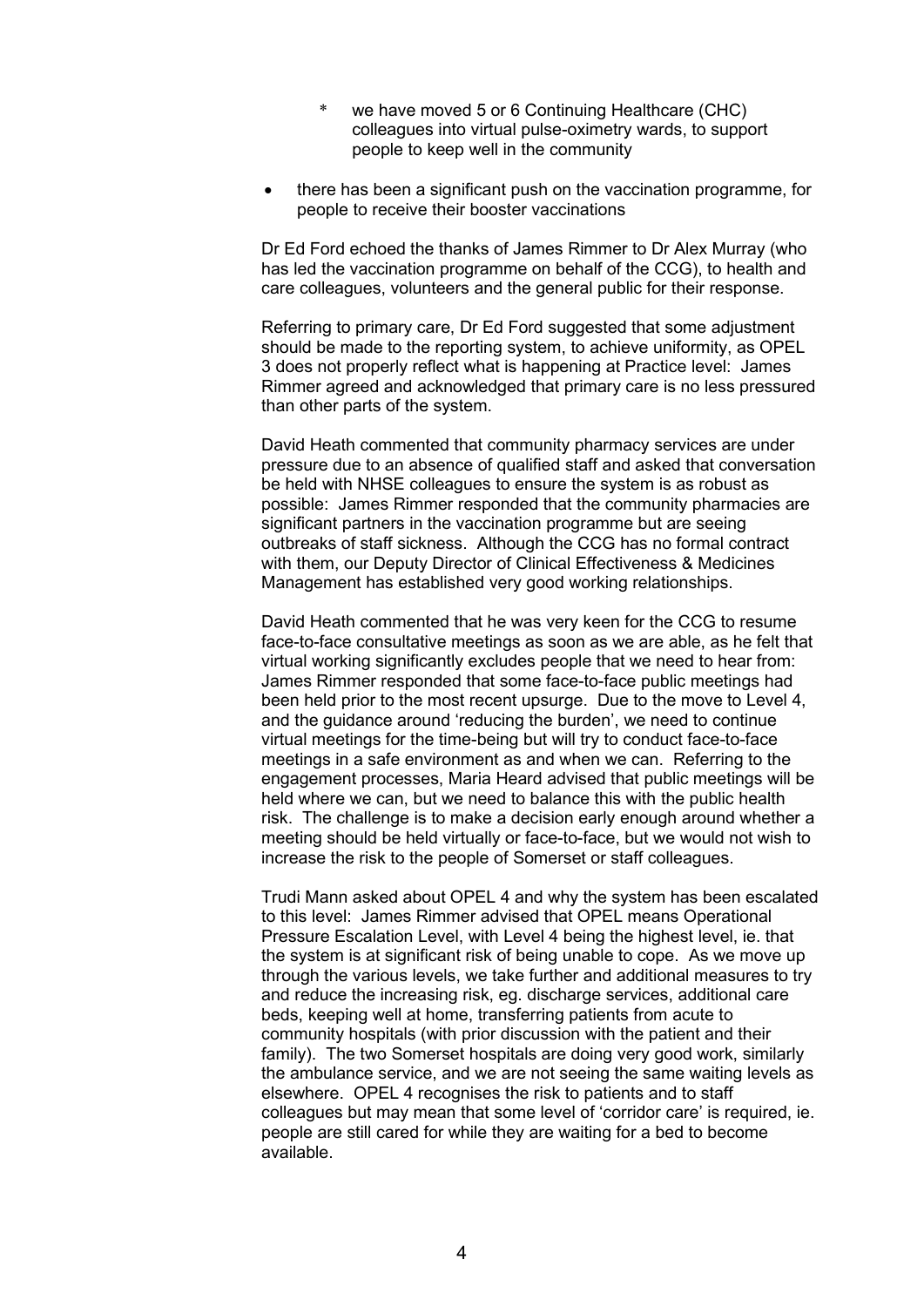#### **SCCG 010/2022 COVID-19 UPDATE: PUBLIC HEALTH POSITION AND VACCINATION PROGRAMME**

 James Rimmer and Trudi Grant provided a verbal report about the latest position, and it was noted that, as of 27 January 2022:

- there has been an increase in local infection rates, at 938 per 100,000 compared to approximately 600 per 100,000 last week. This is likely due to the announcement of the reversion from Plan B to Plan A, with people consequently relaxing their infection control behaviours
- we continue to encourage people to take a precautionary approach and to maintain their infection control measures
- since the start of the pandemic in Somerset we have sadly seen 1019 deaths. We remain within the five-year rolling average for deaths
- a change to the national policy means there is no longer a requirement for people to take a confirmatory PCR test if they test positive on a Lateral Flow Device (LFD): this is because levels of Omicron are so high in the community that a positive LFD result is likely to be correct
- people are possibly less likely to report an LFD result, so the infection rates are potentially under-reported
- Omicron infection is rising in children at primary school, as expected, so there is likely to be an increase in the infection rates of 30-40 year-olds, as parents of those children
- the Somerset vaccination programme continues to be a great success:
	- 1.36 million vaccinations were delivered in 13 months
	- in December 2021, systems were asked to deliver a booster vaccination to 80% of eligible people by the end of the month: Somerset was one of only nine systems who achieved this, with 84% of people aged over 18 years receiving their booster
	- delivery rates were 26,000 vaccinations per week in November 2021, increasing to 48,000 approaching Christmas
	- more than 90% of the most vulnerable adults, ie. those in a care home or who are housebound, have received a booster vaccination
	- approximately 7,000 booster vaccinations were delivered in week commencing 17 January 2021
	- primary school children, beginning with the most vulnerable, will be the next cohort to receive a vaccination, starting 31 January 2022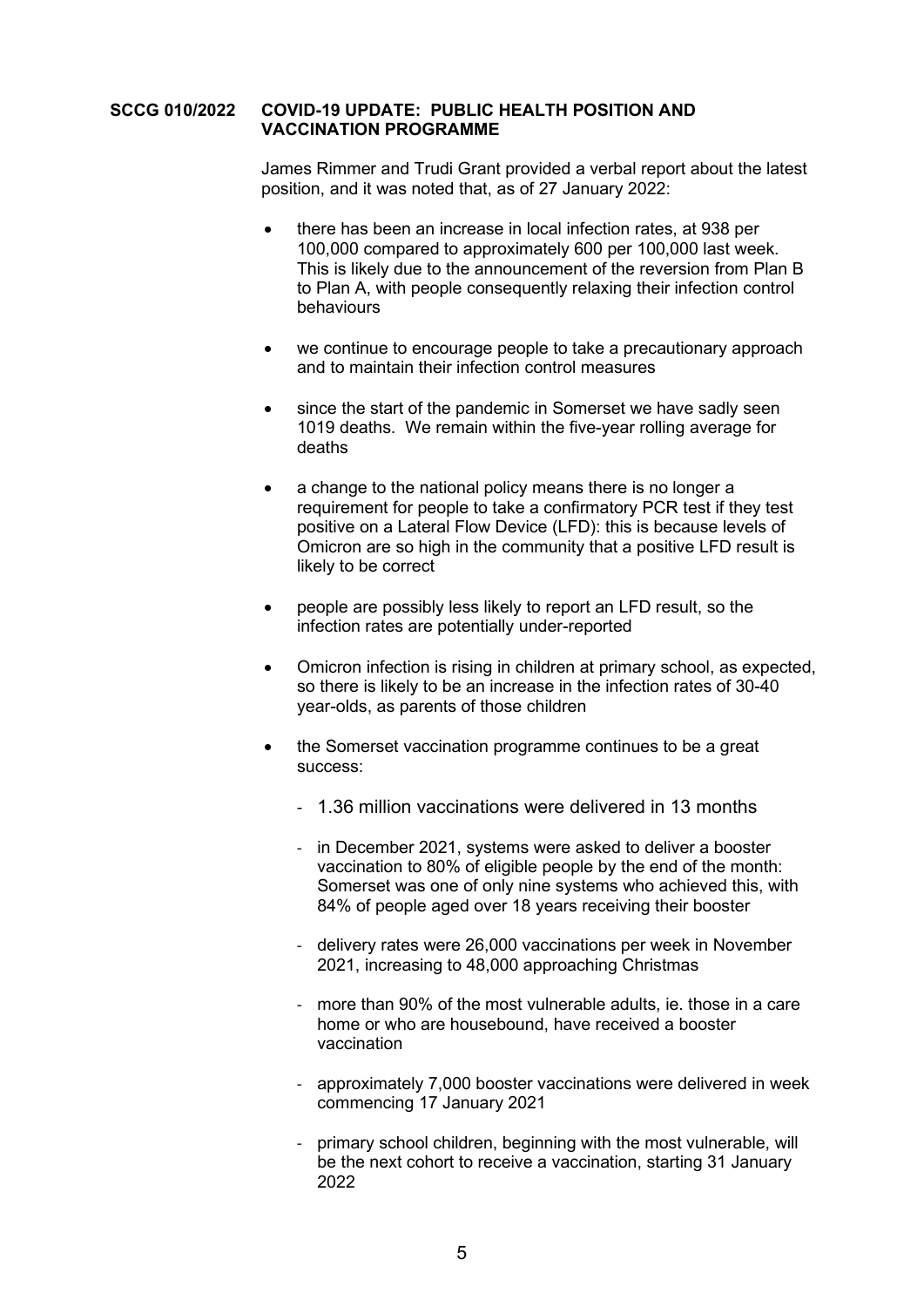- much work is being undertaken with hard-to-reach groups and planning ahead. We expect there to be further vaccination rounds although no detail has been received as yet
- thanks are due to everyone participating in delivering the vaccinations, the majority of whom are on short-term contracts. In anticipation of further vaccination rounds, we are looking to strengthen the team over the coming year

Members of the Governing Body asked:

- In terms of hospitalised Covid patients, are they largely unvaccinated or vaccinated?
- referring to the extension of the vaccination programme to younger children being prioritised by their level of vulnerability – is this just the child or does it extend to other members of the household, ie. where there is a clinically vulnerable adult who is part of a household with a resident clinically vulnerable child
- what is the uptake/effectiveness for the clinically extremely vulnerable?

Trudi Grant and James Rimmer responded that:

- the majority of Covid hospitalised patients are either partially- or unvaccinated. The small number of people in ITUs (Intensive Treatment Units) are unvaccinated. It is clear that hospitalised patients who are vaccinated fare better, and the need for oxygen/intensive care is much less than previously seen
- the balance is focused on the clinical vulnerability of the child, but the JCVI (Joint Committee on Vaccination and Immunisation) has recommended that children who are a household contact of someone (of any age) who is immuno-supressed should be offered a primary course of vaccination. We are looking at this
- we currently have no indication of the uptake for the clinically extremely vulnerable. However, we are ensuring we make use of the anti-virals available to us, although there is a question mark around their effectivity: ie. although anti-virals are being provided, it is likely that people may have been admitted anyway – so there is a level of uncertainty

 The Meeting noted the update on Covid-19 and the vaccination programme.

# **SCCG 011/2022 DIRECTOR OF PUBLIC HEALTH ANNUAL REPORT**

 The Meeting received the Director of Public Health Annual Report for 2021. Trudi Grant provided a verbal report and presentation, and it was noted that:

• the production of an annual report is a statutory obligation for Directors of Public Health (DPH).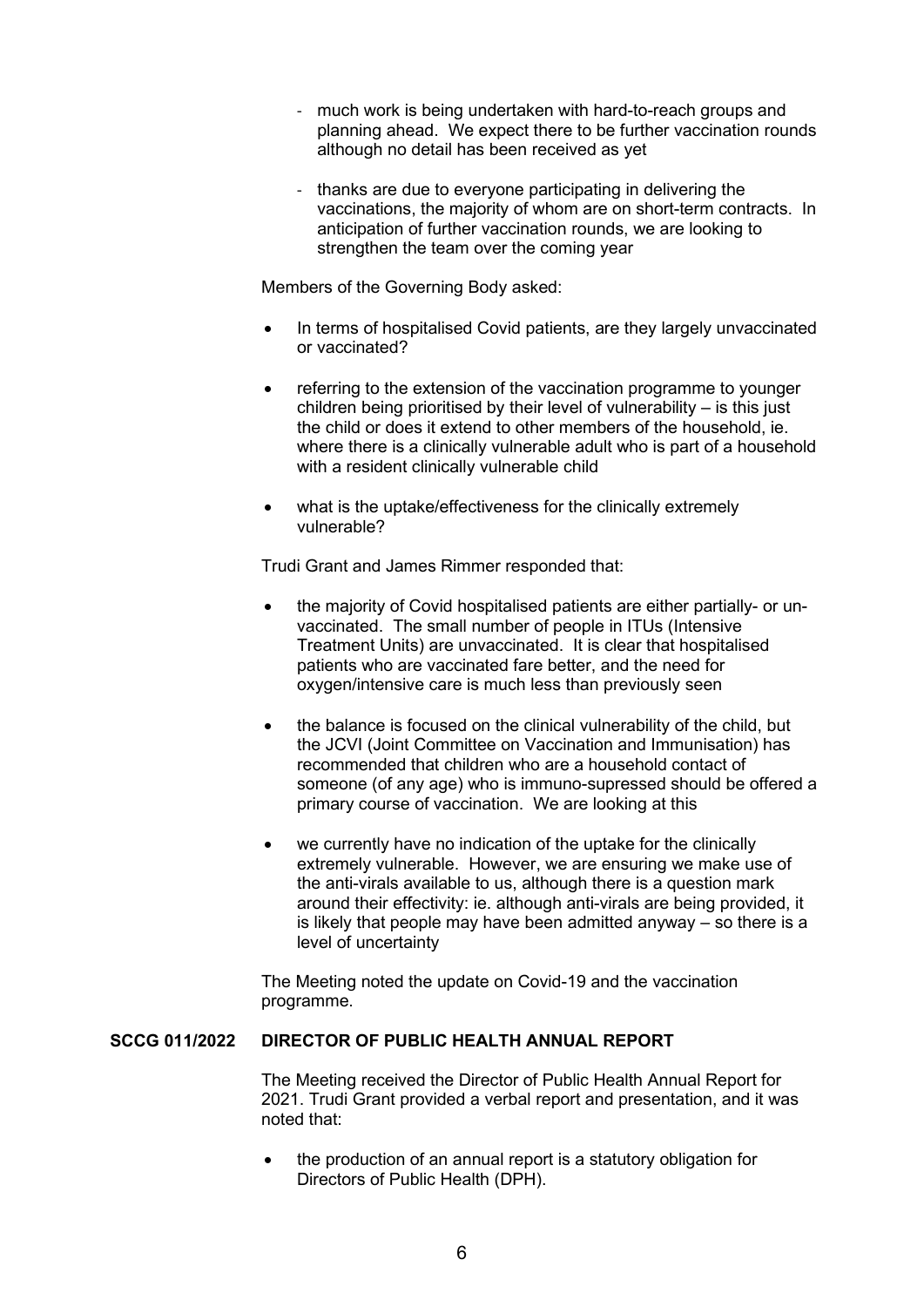- the DPH Annual Report 2021 focused on Covid-19, focused predominantly on adults
- the DPH Annual Report 2021 is also focused on Covid-19, but from the perspective of Children and Young People (CYP) and their experience of the pandemic
- a school survey was undertaken over the year, with participation from 92 schools and approximately 8,500 children
- various focus groups were also undertaken with young people aged 11-18 years, geographically spread across the county, through a combination of online and face-to-face meetings. The focus groups were largely conducted by Somerset Youth Parliament, Young Somerset and the Public Health nursing teams
- CYP described:
	- some being disappointed about cancellation of their plans
	- some being disappointed about cancellation of their GCSEs
	- some being initially excited about being off school but becoming increasingly bored as time went on
- the survey found a clear distinction between the experiences of children in primary school and those in secondary education:
	- secondary school children were negatively impacted to a greater extent, likely due to a possible greater reliance on their established social circle, which was diminished by being unable to 'go out' and socialise
- focus groups reported on people missing out on education and hobbies, which had a subsequent impact on the individual's mental health
- digital exclusion was an issue for some people; for others, they found the online experience good
- some CYP found the relationship with their parents had become difficult
- many people spoke about the benefits of being able to spend more time outdoors, but others found they were eating more, spending more time online socially, gaming etc, and some reported they were able to learn in a different way, eg. reading more books than they otherwise would have done
- many said they were sleeping more some felt this was a positive experience but others reported they were sleeping up to 20 hours a day and that the world felt 'miserable'
- the majority wanted to be able to get back to normality; some wanted online education to continue; some felt that the further Covid-19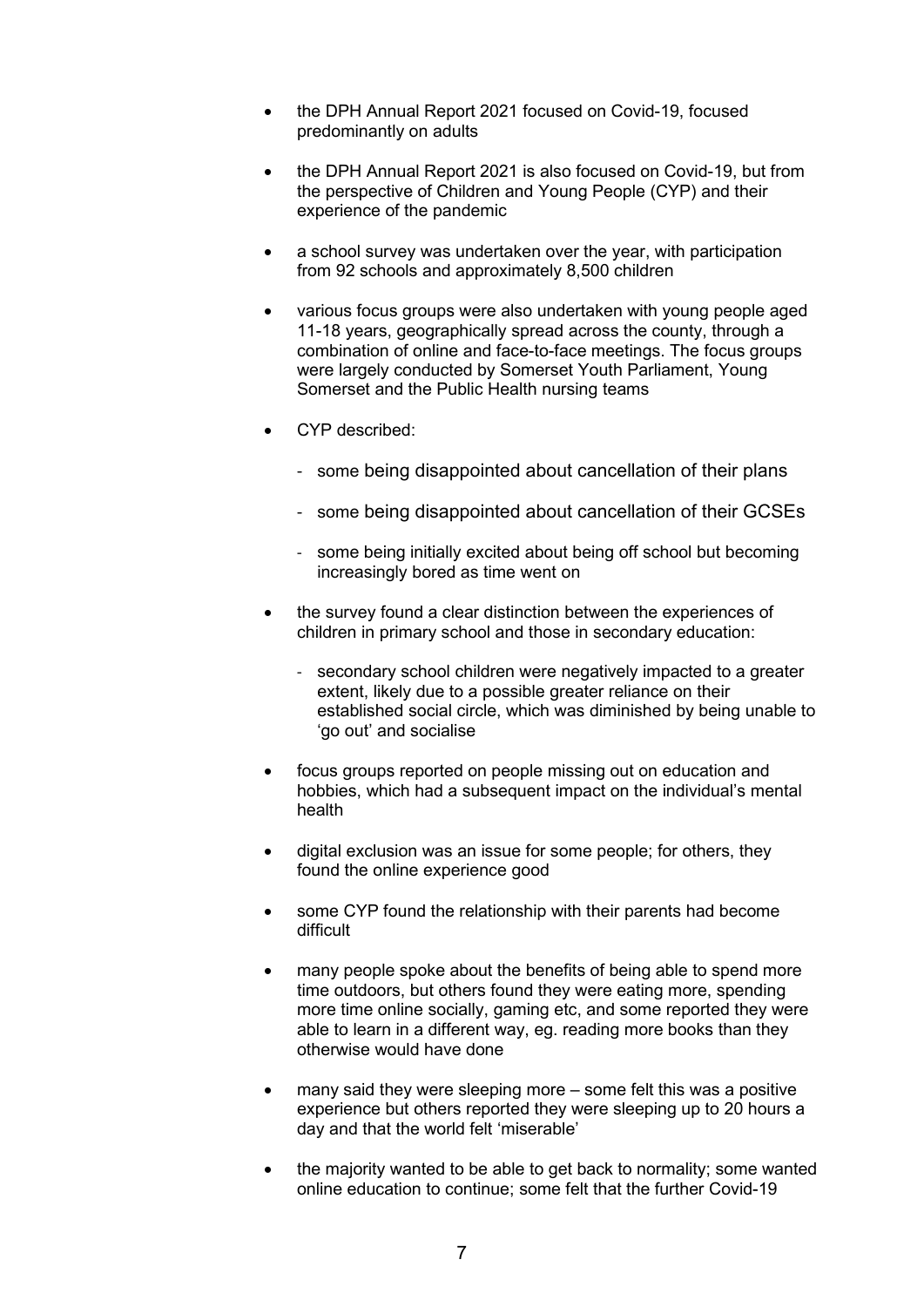wave and consequent further lockdown caused them to sink into deeper misery

- in conclusion: some CYP have had an enjoyable experience, others have not – and this is reflected across the Somerset population, whatever age they may be
- recommendations/aspirations for CYP:
	- to make sure their educational attainment level is up to the right level, and to ensure their longer-term life prospects are not disadvantaged
	- to maximise emotional health and wellbeing for CYP: the work undertaken by Kooth is greatly appreciated and should be continued
- DPH general recommendations
	- relentless focus on addressing health inequalities and engagement
	- ongoing vaccination for all, including continuing contact with the harder to reach groups
	- one engagement process for Somerset in the future
	- to maximise the vaccination programme and its uptake
	- measures to 'live safely with Covid': ie. continuation of strong infection control behaviours across the population; this will assist to not only prevent Covid transmission, but flu, norovirus etc

 The Governing Body discussed their various concerns and issues arising from the report (as bulleted below) and Trudi Grant responded:

- the number of children who have not returned to school following the relaxation of lockdown measures, and how we could re-engage with them:
	- this, in part, is due to parental concern around Covid. We are working to effectively re-engage with parents and their children, and will use online means of doing so if these are available/preferred
- engagement with children looked after (CLA), who are already amongst the most disadvantaged
	- there is regular contact with CLA, and they have been included in the research and survey work. However, we must ensure we continue to be attentive to their needs
- that one child had indicated that as a result of online education they were able to hide the fact they were feeling suicidal:
	- to be reviewed offline and a response provided (action 811 refers)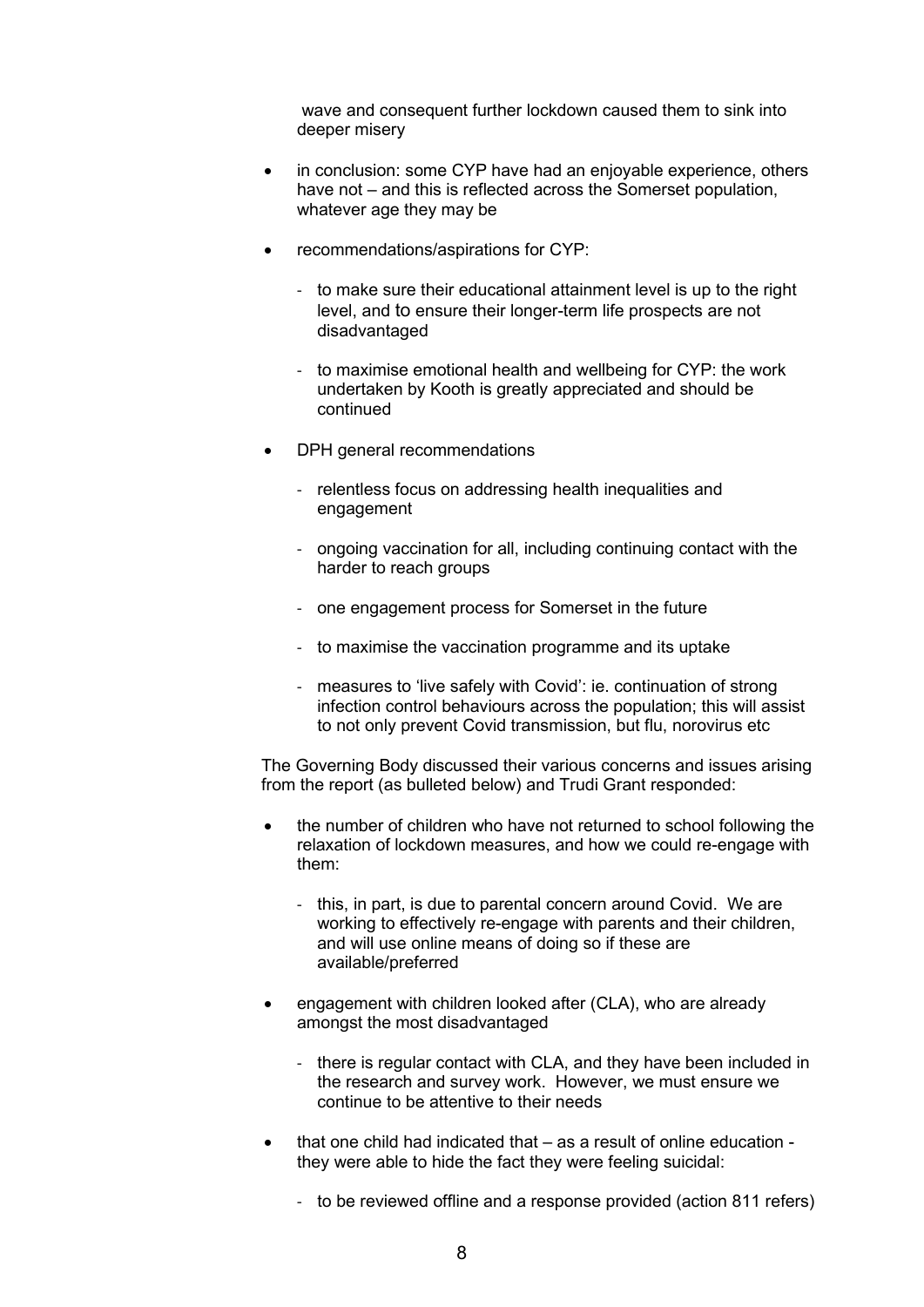- increase in reports of domestic abuse brought about by lockdowns
	- at the time of the report, we were not seeing an increased demand for services; however, that does not mean it does not exist. We have tried to ensure that people know how to access services – but, as with all services of a similar nature, people may be reticent about coming forward during the pandemic, eg. it may be difficult for people to make a telephone call that is not overheard during lockdown
- will SCC be able to maintain the programme of online digital inclusion, with laptops continuing to be made available to disadvantaged children – and will these be maintained/kept up-todate?
	- SCC would wish to continue online access for CYP and will look to see how this can be made possible, including maintenance of equipment (action 812 refers)
- the importance of reintroducing physical activity and team sports:
	- SCC continues to work with leisure providers and SASP (Somerset Activity and Sports Partnership) to try and keep people active. Information has been provided to parents about keeping up physical activity at home, and team sports will be reintroduced. Once in Covid recovery mode, we wish to increase physical activity levels to where they were, or higher, pre-pandemic
- the urgent need to address childhood obesity, with current reports suggesting that 30% of Somerset children are obese: the possibility of engaging CYP with real time involvement in regimes to address child obesity was suggested
	- it was agreed that childhood obesity should be at the top of the priority list, but this must be properly resourced and proper attention paid
- to reinforce the messages of infection control, again using CYP
	- reinforcement of infection control measures are extremely important: the suggestion of using CYP to support their peers – for both infection control and obesity - is a good one

 Alison Henly advised that funds are available to support health inequalities and it was agreed that separate discussion would be held with Trudi Grant to understand how this can be utilised to maximum benefit.

- Action 811: Comments made by a young person relating to suicide to be reviewed and a response made offline (Trudi Grant)
- Action 812: Process for the continuation of online access for CYP, and maintenance/upgrades etc, to be confirmed (Trudi Grant)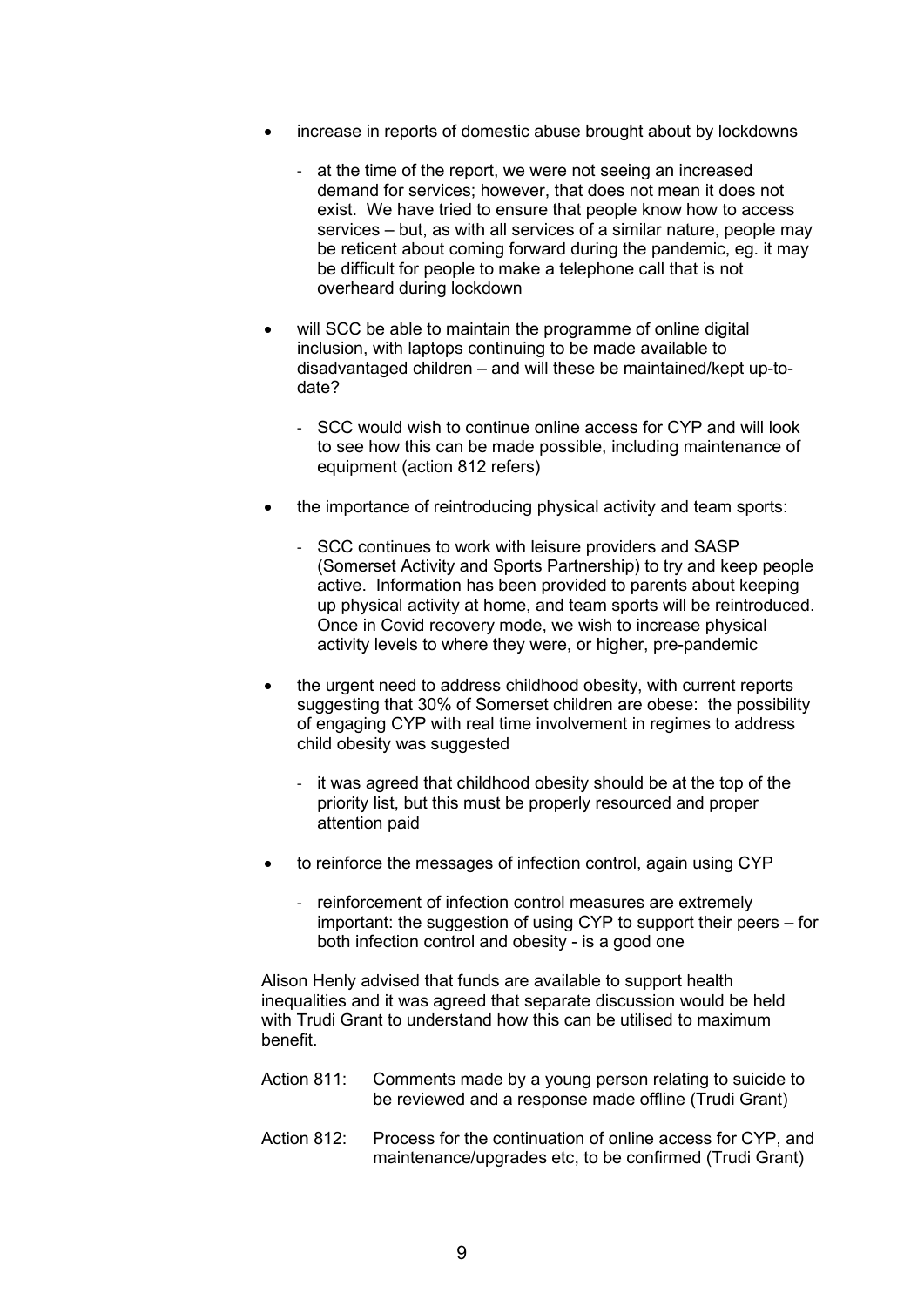Action 813: Discuss with Trudi Grant the utilisation of funds to support health inequalities, including, eg. Using the voice of CYP around obesity and infection control (Alison Henly)

 By a virtual show of hands the Governing Body endorsed the Director of Public Health Annual Report for 2021.

## **SCCG 012/2022 UPDATE ON FIT FOR MY FUTURE**

 The Meeting received an update on the Fit For My Future (FFMF) programme. Maria Heard provided a verbal report and presentation, and it was noted that:

- Fit for my Future is a strategy for how we will support the health and wellbeing of the people of Somerset by changing the way we commission and deliver health and care services. It is jointly led by Somerset Clinical Commissioning Group and Somerset County Council and includes the main NHS providers and voluntary sector organisations in the county.
- We are undertaking a review and refresh of the Strategy, taking account what has been learned from the Covid pandemic, and making sure it remains fit-for-purpose as we move to working as an Integrated Care System from 1 July 2022.
- We need to ensure the Strategy encompasses the whole of our population, from pre-conception to end of life care, and to include the voice of children as well as adults
- Pre-Covid, engagement was undertaken around community services to support more people in their own homes. Appendix 1 to the report includes the outcome of this engagement
- Community hospitals continue to play an important role in the delivery of local care: we are committed to moving care closer to home where it makes sense to do so
- We want to develop community hospitals to join up with other initiatives, eg. diagnostics, Cavell Centres (for mental health care and specialist learning disability care), screening, vaccination etc. We will also address temporary closures of inpatient beds
- **Minehead Minor Injuries Unit:** 
	- Since July 2021, Minehead MIU has been temporarily closed overnight to respond to safety concerns. The service has now been reviewed, including the impact of overnight closure, and taking account of public and staff engagement. The review concluded:
		- that no safety risks were identified
		- \* there had been no noticeable impact on surrounding health services
		- although the MIU provides a sense of service security, MIUs are not designed to provide the level of urgent care that people want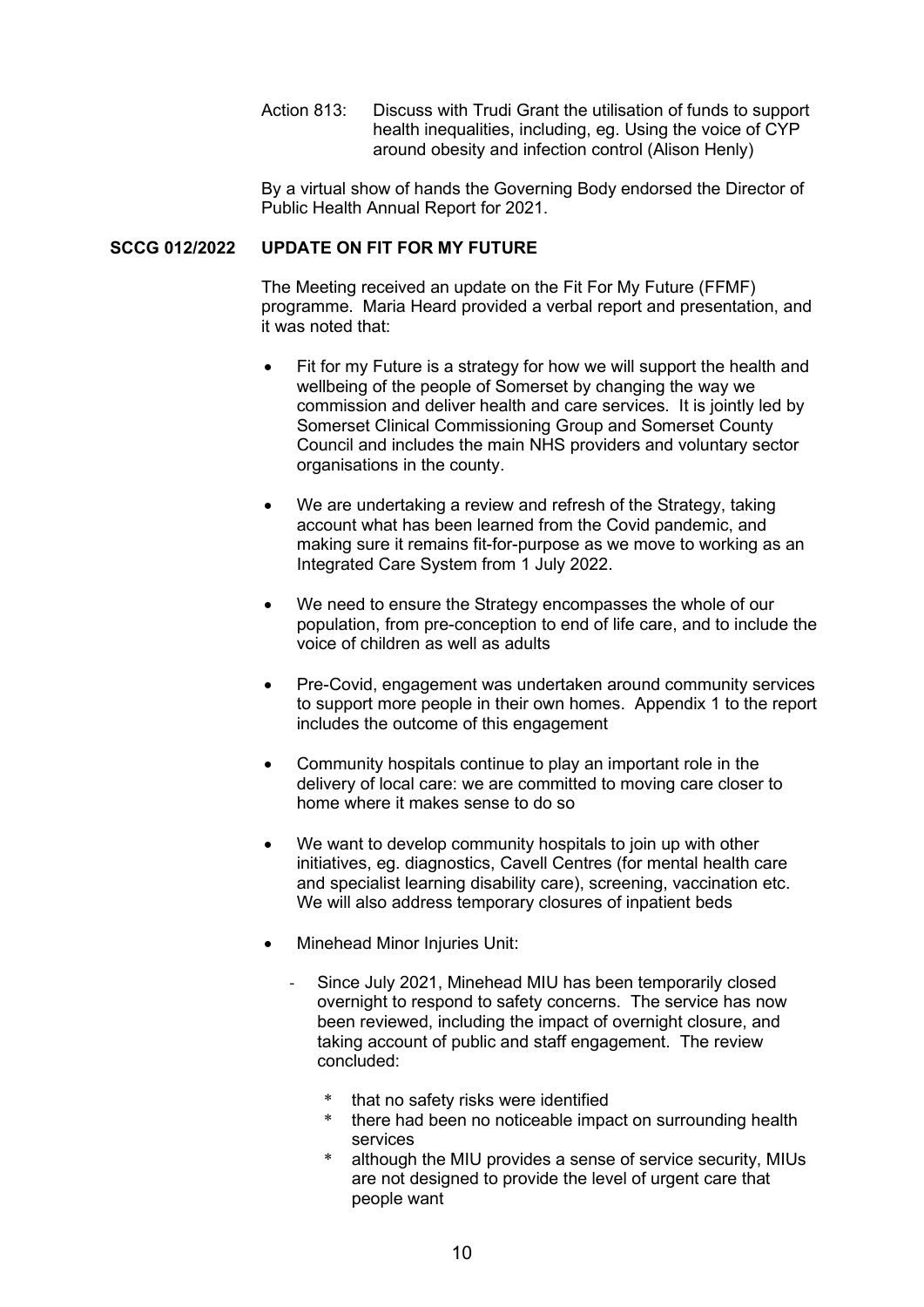- we are working to agree a model of care which best responds to the urgent and emergency care needs of the west Somerset population, and will expand this over the next 12-18 months to review every Somerset area. A final report and recommendations relating to Minehead MIU is expected by Spring 2022
- Stoke:
	- a Stroke Strategy was drafted in 2019 setting out the plans for next five years. This has been reviewed and a number of the recommendations have been implemented, with people benefitting from the improvements
		- we are reviewing our acute hospital-based services, in particular, Hyper-Acute Stroke Units (HASU), which provide specialist treatment, typically for the first 72 hours post stroke onset
		- there is evidence that HASU centralisation improves patient outcomes by ensuring 24-hour access to specialised equipment and staff
	- we are working with neighbouring areas who are similarly reviewing their stroke services (eg. BNSSG, Dorset) and are working through the options/solutions for improving stroke care
		- we expect to undertake a consultation in Autumn 2022 for stroke service improvement
- Prevention:
	- We want to switch our spending from acute hospital-based care to enabling people to manage their own conditions and/or prevent people becoming unwell in the first place
		- priorities include initiatives around health and wellbeing; hypertension; healthy weight
		- \* as we move into the ICS, to reduce health inequalities with additional funds being invested, enabling us to switch from a reactive to a preventive focus

 In response to a query from Lou Evans, Maria Heard confirmed that the FFMF update would be shared with the YDH Board of Governors.

 Action 814: FFMF Update to be shared with the YDH Board of Governors (Maria Heard)

 Noting that, post Covid, we will be in a recovery phase for two-three years, Trudi Mann asked if there had been an adjustment to the thinking around the future of community hospitals:

 Maria Heard responded that, pre-Covid, we had looked at how many patients were in community hospital beds that could be accommodated/cared for elsewhere. The exercise was repeated during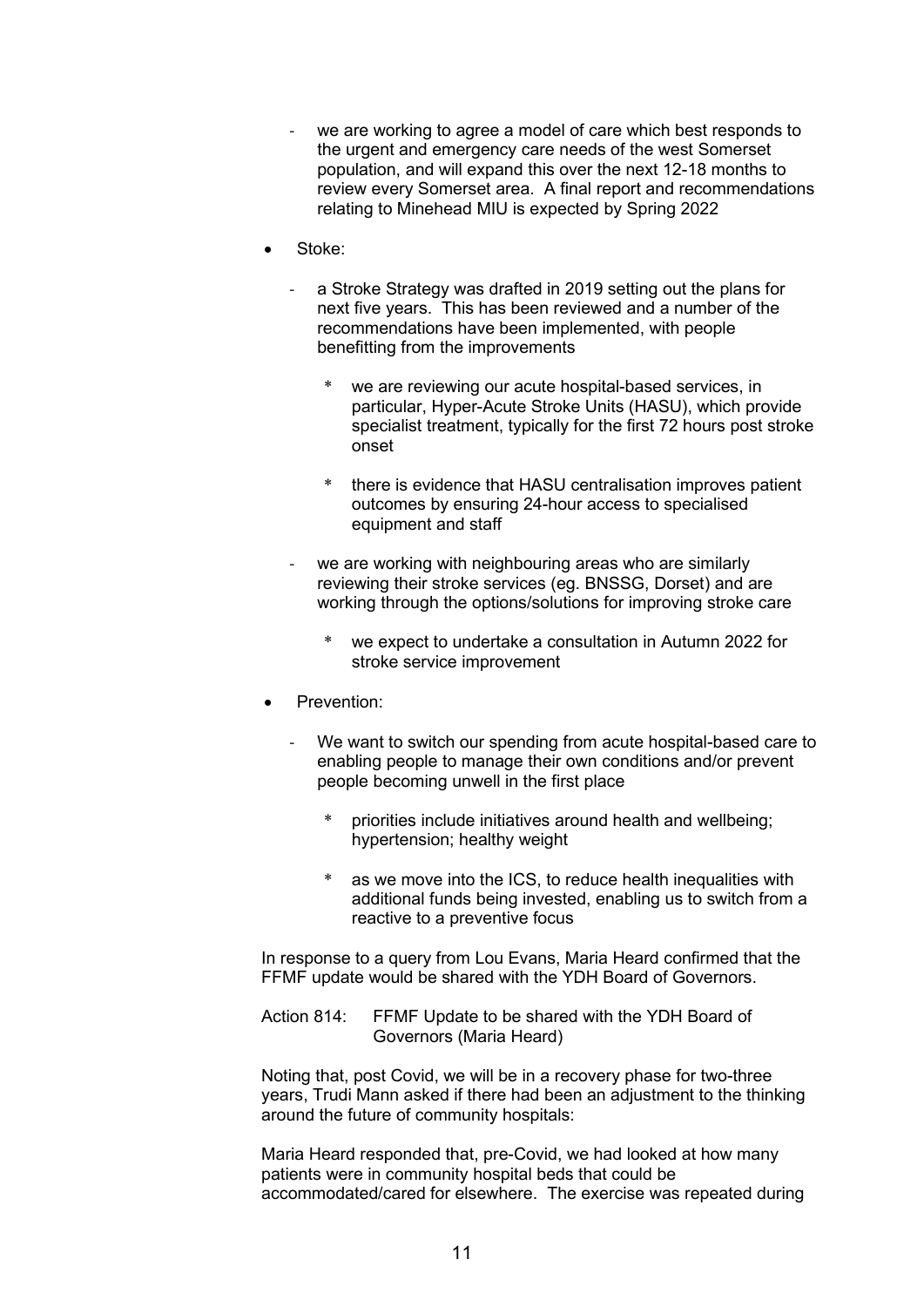the pandemic, and the findings in terms of need were very similar. We will continue to consider the need for community hospital beds now and in the future but nothing is conclusive at present. Dr Ford agreed, and commented that the idea of virtual wards, if successful, would also have a positive impact.

 Summarising, James Rimmer noted that the FFMF Strategy links closely with the Director of Public Health Annual Report, and they both emphasise the importance of taking forward the children's agenda. We are starting the plans for moving to an ICB, which vision remains about providing care closer to home, so virtual wards will be important. MIUs remain a challenge in terms of providing a safe environment for patients.

## **SCCG 013/2022 FINANCE REPORT FOR THE PERIOD 1 APRIL TO 30 NOVEMBER 2021**

 The Meeting received the Finance Report for the period 1 April to 30 November 2021. Alison Henly provided a verbal report and it was noted that:

- the ICS had received an overall system allocation, which confirms funding for the first six months of the financial year. This is based on the same arrangements as 2020/21 and includes continuation of the system top-up and Covid fixed allocations. The financial settlement for months 7-12 (H2) has now been confirmed and builds on the funding received for H1
- the system submitted a balanced plan for the first six-month period, both on an individual organisation and system basis. These plans are the basis upon which the CCG's budgets have been determined, which are regularly reviewed by the Finance and Performance **Committee**
- the report highlights a forecast variance of £5.6 million, which relates to the costs of the Hospital Discharge Programme and the Covid-19 vaccination programme. These costs have been claimed via our monthly reclaim process and are expected to be funded in a future reporting period
- the report highlights a number of variances. Financial performance compared to budget is kept under close review as we move through the financial year. A detailed budget statement is reviewed by the Finance and Performance Committee on a monthly basis. Variances of note include:
	- an underspend against CHC, which is linked to the investment in the hospital discharge programme. This will be kept under close review to understand if it will continue to improve the CCGs underlying financial position
	- there has been some fluctuation in the primary care prescribing position, due to a national price increase, offset by a subsequent decrease in prices. We are currently reflecting an overall underspend against primary care prescribing and will keep this under review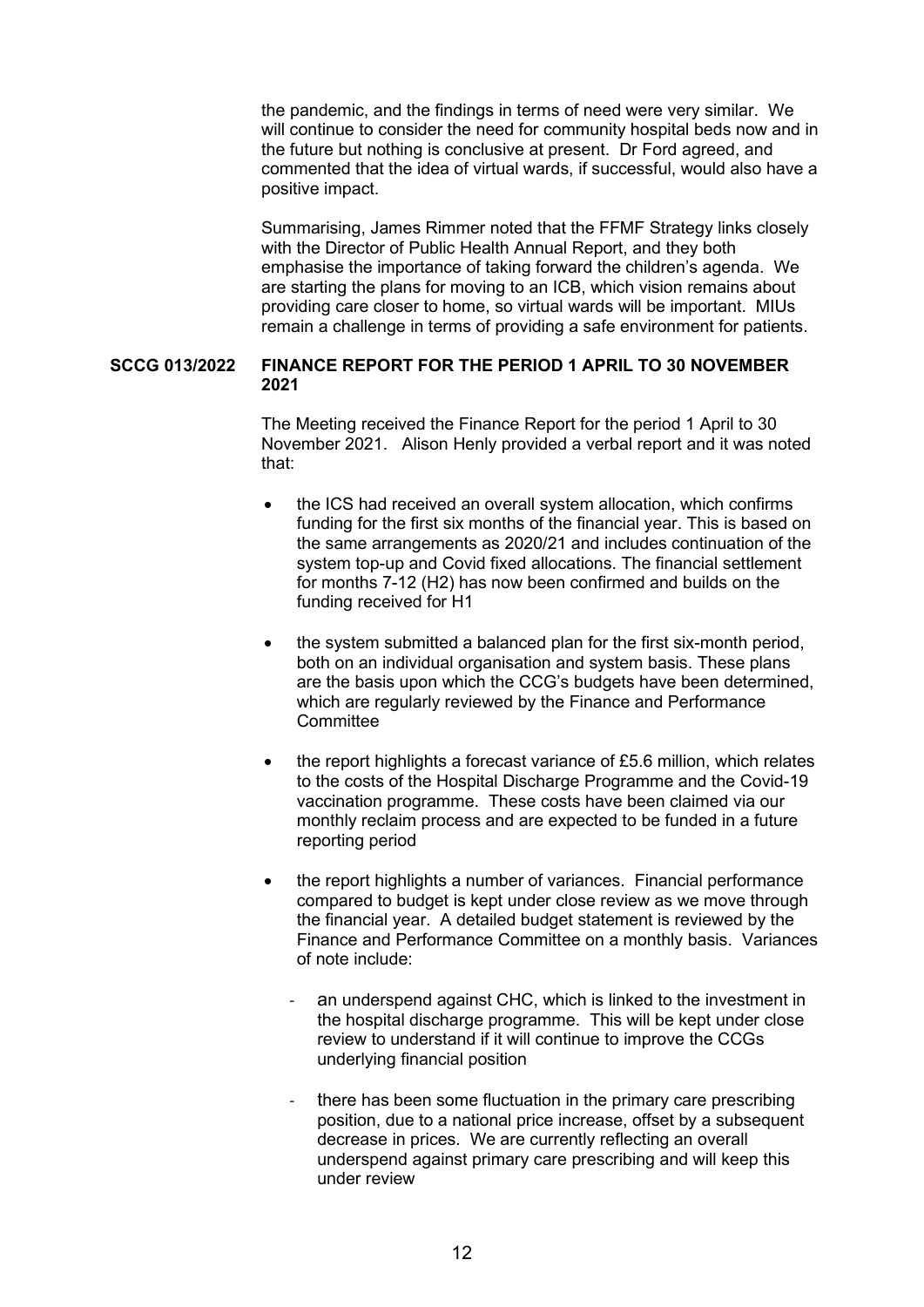- the system has received funding totalling £10.8 million for elective care recovery by the end of September. The report shows that this funding is fully committed in the period, to reflect the cost of the additional schemes being brought on-line to continue to improve performance over the remainder of the financial year. This commitment is reflected against the other programme lines in the report
- under the Better Payments Practice Code, the CCG has continued to support the local economy by ensuring fast payments and is routinely paying 100% of invoices within 30 days. The CCG financial services performance continues to be ranked in the top 10 of 109 CCGs by the National Shared Businesses Service for our invoice payable performance

 Trudi Mann confirmed that the Finance and Performance Committee continues to provide robust challenge. Cost pressures relating to children and complex care, although small in number, yet expensive in cost, continue to be reviewed and will be brought to a future meeting.

 Lou Evans noted the increase in temporary staff costs, from £30 million to in excess of £60 million, and sought assurance that this would be reduced in Somerset to pre-covid levels:

 Alison Henly advised that the system Directors of Finance are reviewing this and believe that the majority increase in spend is due to the requirements of the rapid arrangements necessary to support the vaccination programme and Covid generally. Support funds for Covid have been reduced by 50% this year and we need to understand the Covid costs that can be taken out of 2022/23 and to further reduce in 2023/24.

 By a virtual show of hands, the Governing Body approved the Finance Report for the period 1 April to 30 November 2021.

## **SCCG 014/2022 INTEGRATED BOARD ASSURANCE REPORT FOR THE PERIOD 1 APRIL TO 30 NOVEMBER 2021**

 The Meeting received and discussed the Quality, Safety and Performance Exceptions Report (Integrated Board Assurance Report) for the period 1 April to 30 November 2021. Val Janson, Alison Henly and Neil Hales provided a verbal report and it was noted that:

- October and November saw a decline in performance for initial health assessments for Children Looked After (CLA):
	- in November, 11 assessments were offered, seven were completed; December data has not yet been received
	- In December 2021, 30 CLA came into care, which is unprecedented, so will have an impact on the timeliness of initial health assessments
- as of December 2021, dental checks continue to show a steady rise, at just under 90%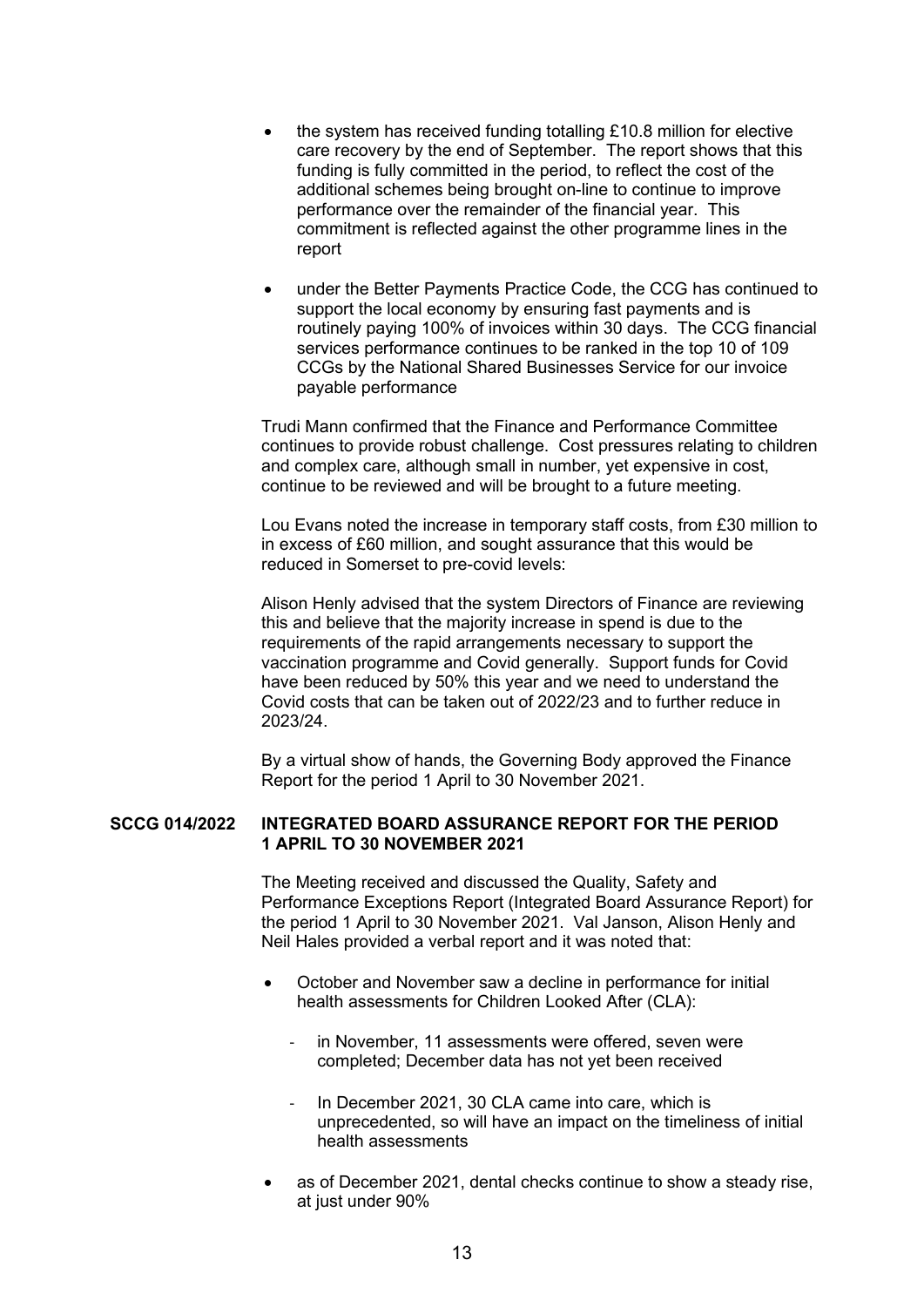- CHC (continuing healthcare) performance remained above target in November 2021. However, due to staff re-deployment relating to the Omicron variant, reported performance in January 2022 is anticipated to be below the national target. The excellent performance in fast-track CHC assessments continues
- System Infection Prevention and Control (IPC):
	- three risks are on the Register, relating to E.Coli; C.Diff; and MRSA
	- the one reported case of MRSA in November relates to primary care, and we are seeking the learning around this
	- an IPC refreshment training programme for care homes is in place, focussing on vaccination delivery and outbreak management
	- we have appointed an ICP doctor for one session per week. focusing on E.Coli and UTI (urinary tract infection)

 Wendy Grey noted that the number of children coming into care is rising year-on-year, and asked if commissioners are working with families to try and tackle, and introduce preventative measures relating to, the future mental health of these children:

 Val Janson responded that, through safeguarding procedures, significant work continues relating to reviews and early intervention for these children. Somerset has been very innovative in terms of tackling the issues, for example: during the first pandemic lockdown, health visitors attempted some early virtual work but quickly realised that this was no substitute for face-to-face meetings. Instead, they arranged 'doorstep' and walking meetings to be able to fully interact with each child. A further outcome of the learning review was the importance of interaction with fathers, and the setting up of a Fathers' Network. We are also working on a digital solution to improve conversations and access around maternity, neo-natal etc.

 Trudi Grant reported on the introduction of a family safeguarding model, which has been an excellent addition for families requiring support around, eg. drug abuse, domestic abuse etc, to prevent further escalation. SCC is looking at further funding for this care model and is very aware of the importance of maintaining this as we come out of the past years' lockdown measures, where the needs of the population – particularly around mental health – will be very different. Trudi Grant emphasised the importance of it becoming incumbent system-wide to look at all prevention activities over the next few years.

- a common theme throughout the report is the significant demand for all urgent care services across Somerset
- the overall number of patient appointments in primary care continues to increase, with 56% of appointments being seen face to face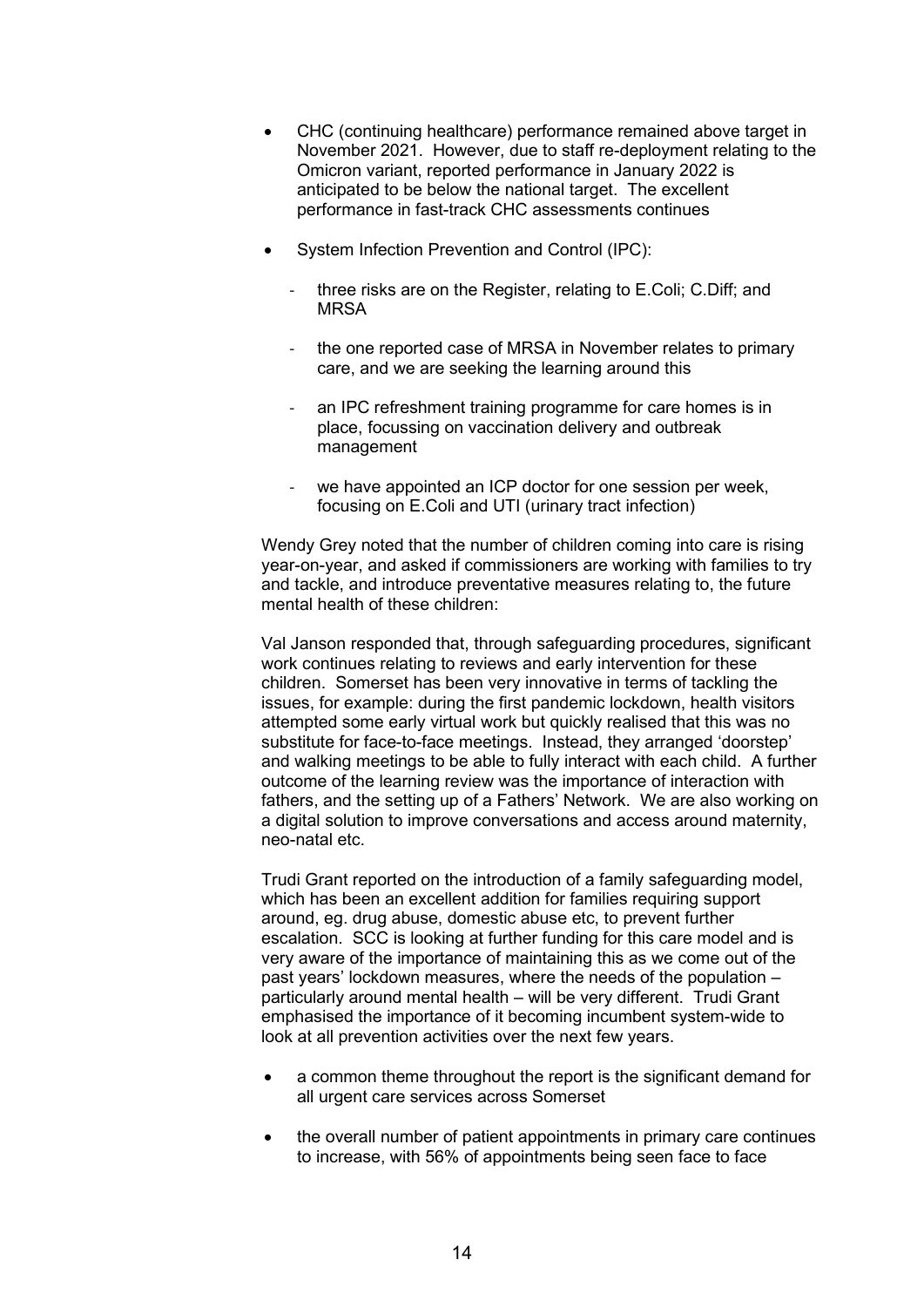- however, there was a reduction in November, due to the need to release staff to support the ongoing needs of the mass vaccination programme, and staff sickness
- no Somerset GP practices are rated inadequate by CQC, and our quality colleagues continue to work with practices to provide support in preparing for CQC assessments
- the Medicines Management team has focused on improving cardiovascular disease outcomes by increasing the prescribing of more potent statins as recommended by NICE. This has resulted in moving from behind the national average to the best rates in the country
- the Integrated Urgent Care service has seen a significant increase in demand which has impacted on the performance indicators. In November the average speed for the 111 service to answer a call improved to 234 seconds (from 372 seconds in September); this compares favourably to the England average of 491 seconds (557 seconds in September). The number of calls abandoned was 16% which again compares favourably to the England average of 22%
- Out of Hours (OOH):
	- the Care Quality Commission (CQC) published their report of Devon Doctors (Somerset OOH provider) in January 2022, following a comprehensive inspection in November 2021
	- there has been an overall improvement in the performance of Devon Doctors from 'inadequate' to 'requires improvement', and the removal of special measures
- the demand for ambulance services across the south west has seen the highest levels ever experienced. For the period of the report, Somerset saw a 12% increase in demand for ambulance services. However, taking this into account, Somerset still had the lowest number, and time lost due to, handover delays in the south west, with the ambulance trust and our emergency departments continuing to work together to focus on this area
	- the report shows the performance impact on the SWAST service, where the category 1 and 2 standards continue to be challenged. Focused work is taking place with the ambulance trust to provide support and look for alternative options for managing demand and investment in more vehicles on the road
	- the number of people attending A&E services has returned to the levels seen prior to the pandemic. Both Somerset Trusts continue to demonstrate a strong level of performance compared to the national average, and Yeovil District Hospital continues to be one of the top performers nationally for 4-hour performance
	- the increase in A&E activity is not repeated in the number of emergency admissions, which overall is lower than last year. However, the need is being seen in longer stay admissions due to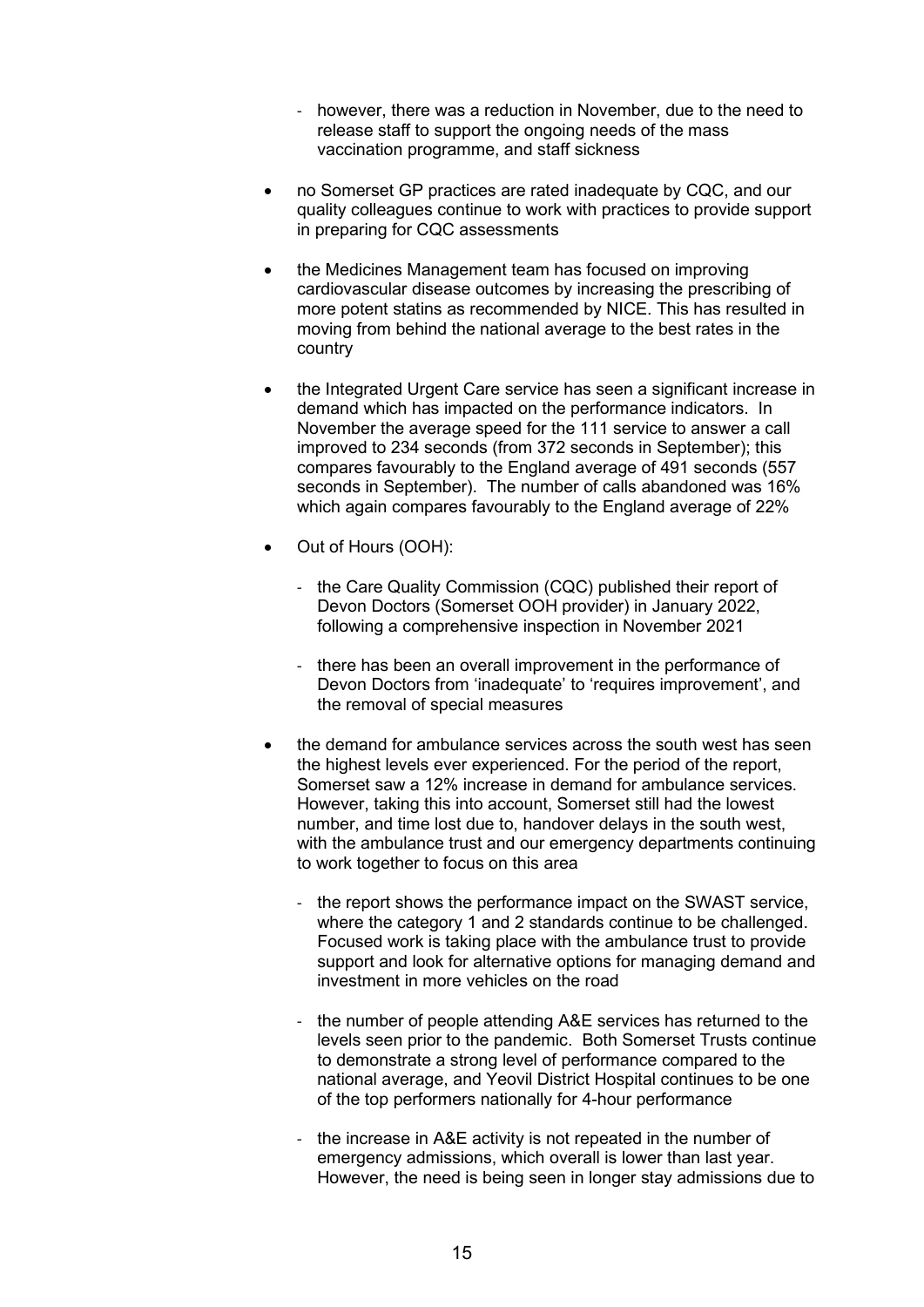the complexity of health needs being presented, resulting in pressures on hospital bed availability

- elective referrals have continued to restore during 2021/22 with 13,951 referrals being received in November, equating to 92.4% of the demand seen in April-November 2019
- in November, 49,610 patients were on an incomplete pathway waiting for their definitive treatment. This represents an increase of just over 8,085 patients since March 2021
- the number of people who have waited for treatment for longer than 52 weeks has continued to reduce. This reducing position has also been reflected in the total number of patients waiting more than 78 weeks
- the report shows the current performance levels of cancer services and the positive actions which are being taken to improve the position
- the Improving Access to Psychological Therapy (IAPT) services continues to exceed the national and local recovery rate performance targets. The change in service model - to supporting people predominately through telephone, video and webinar interventions - has succeeded in maintaining the service delivery. Face to face appointments are still available by exception and where clinically appropriate, in line with national guidelines
- the Somerset system is currently at OPEL 4: 52 week waiters and those exceeding 24 months are on par with the regional and national averages
- we are seeing a rise in ambulance handover delays and 12 hour trolley breaches due to difficulties relating to patient flow
- in the light of requests from NSHEI around surge planning for the Omicron variant, we are endeavouring to expand bed capacity:
	- A further 18 escalation beds at MPH and YDH have been secured: this may appear to be comparatively low relative to the region, but our escalation capacity had already been increased prior to the surge planning requirement
		- this has had a knock-on effect in terms of elective care recovery. In November 2021, 145 patients had been waiting for 24+ months. The target is to reduce 24-month waiters to nil by 31 March 2022 – we are predicting 123 waiters, which breaches the target. However, this reflects the regional and national picture
		- \* we are attempting to secure additional capacity through, eg. Nuffield, for various specialities
- we have seen an increase in the number of patients relating to twoweek diagnoses and are currently below target for these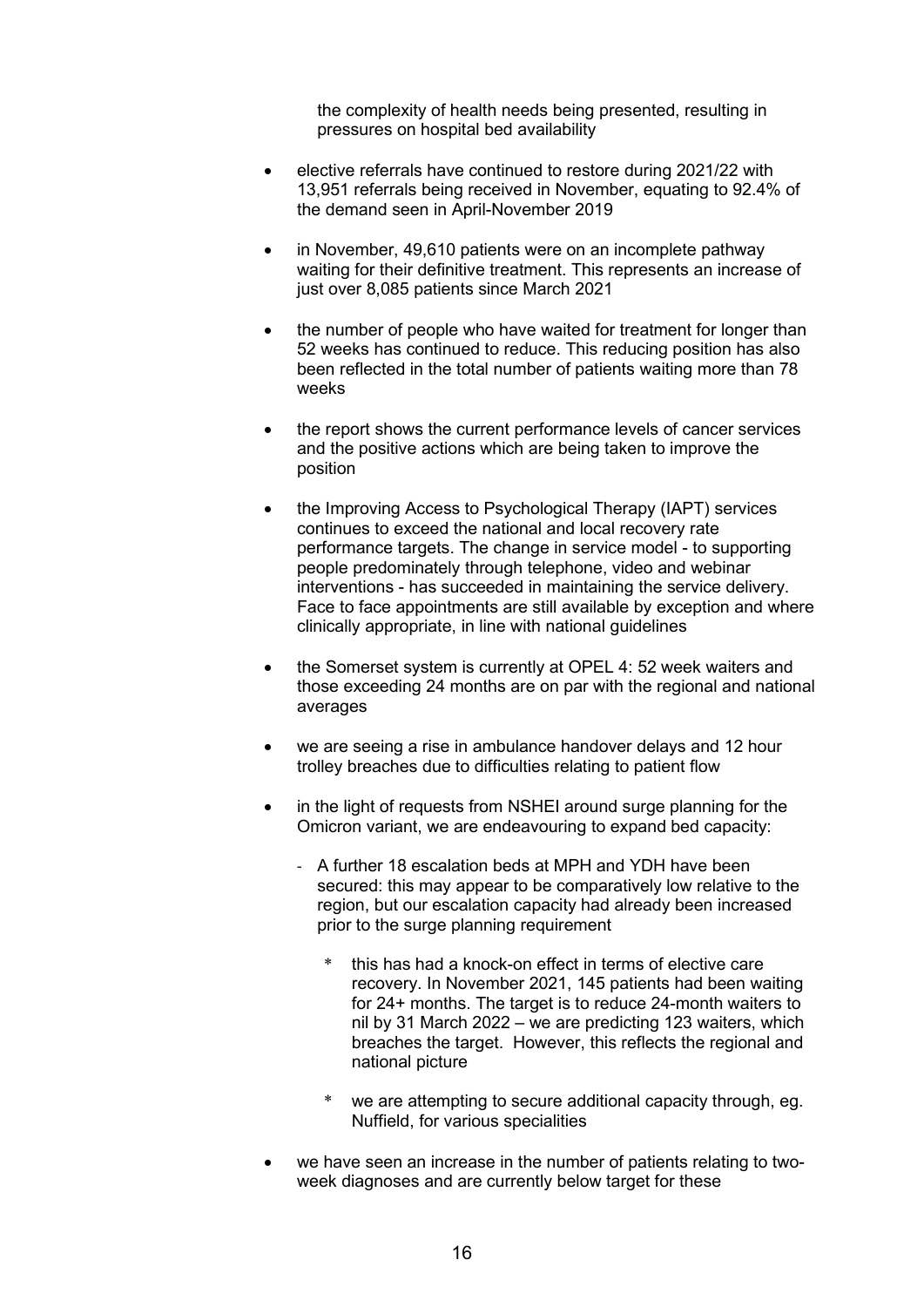In response to a query from Lou Evans, Neil Hales advised that the longterm waiting list is under continual review. At present, the number of long-waiting patients is higher than originally anticipated. We continue to assess the effectiveness of pathways and different ways of doing things, particularly for elective care.

 In response to a query from Basil Fozard, Neil Hales advised that the strategy for improving the situation around health checks for people with mental health issues continues to be reviewed.

 The Governing Body noted the Performance (IBAR) report for the period 1 April to 30 November 2021.

#### **SCCG 015/2022 ANY OTHER BUSINESS**

There was no further business.

#### **SCCG 016/2022 DATE OF NEXT MEETING**

 The next formal meeting of the Governing Body will be held on Thursday, 31 March 2021, starting at 9.30 am via MS Teams. Papers will be published in advance on our website and members of the public are invited to submit their questions to kathy.palfrey@nhs.net by midday on Tuesday, 29 March 2021.

 The Chairman brought the Part A Meeting to a close and advised that the Governing Body would now move into closed session. Part B meetings are held in private due to the confidential nature of the business to be transacted, publicity on which would be prejudicial to the public interest.

CHAIRMAN …………………………………… DATE …………………………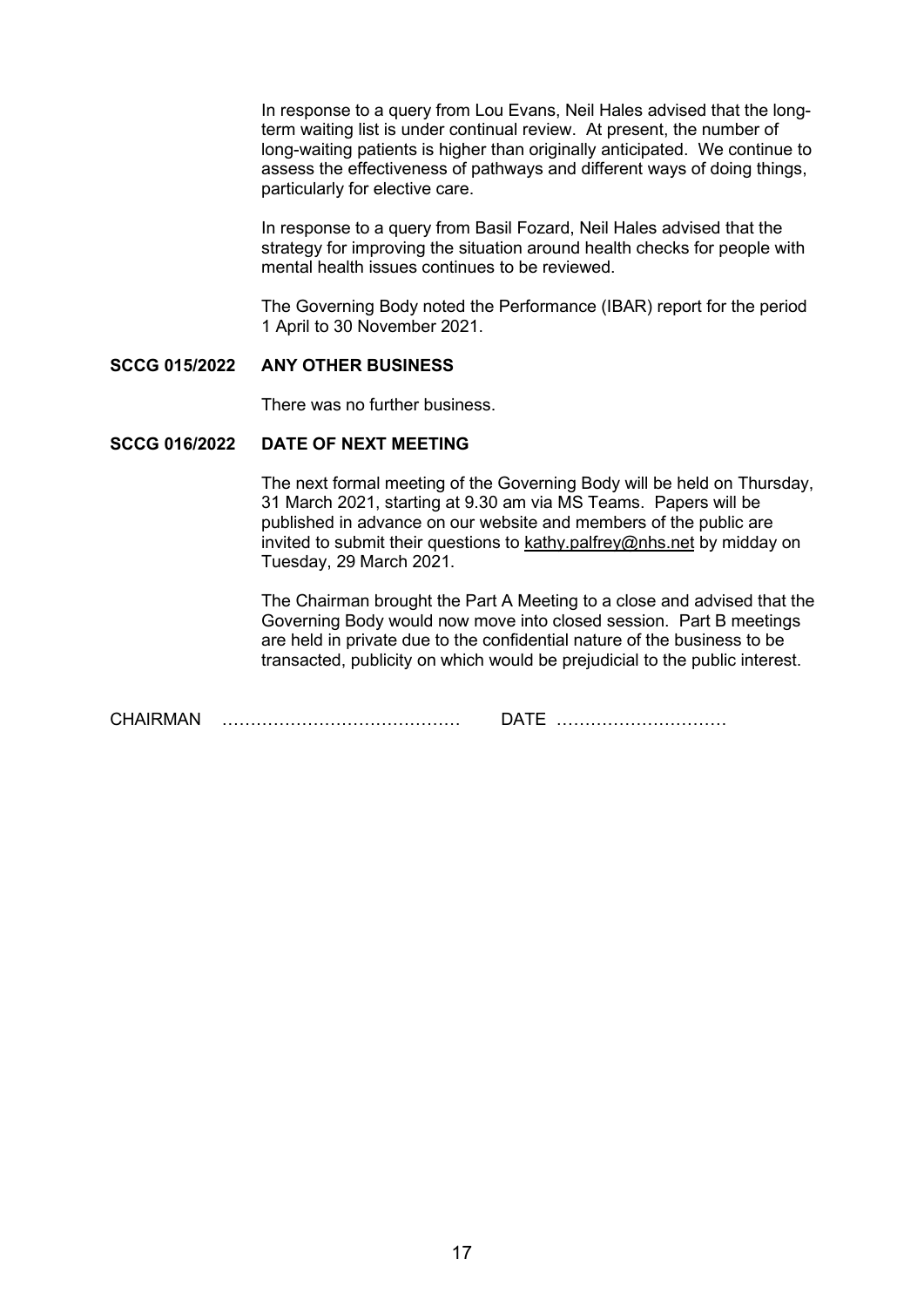

## **ACTIONS ARISING FROM THE PART A SCCG GOVERNING BODY MEETING HELD ON 27 JANUARY 2022**

*Text in green was added arising from discussion at the Virtual meeting of the Governing Body on 27 January 2022 and through subsequent updates from Directors. Items marked Complete, Closed or subsumed into Business as Usual will be deleted from future schedules* 

| <b>Action</b><br>No.                                        | <b>Action</b>                                                                                                                                                                                         | Lead                | <b>Updates/Action Date</b>                                         |  |
|-------------------------------------------------------------|-------------------------------------------------------------------------------------------------------------------------------------------------------------------------------------------------------|---------------------|--------------------------------------------------------------------|--|
| <b>Actions Arising from Meeting held on 27 January 2022</b> |                                                                                                                                                                                                       |                     |                                                                    |  |
| 814                                                         | FFMF Update to be shared with<br>the YDH Board of Governors                                                                                                                                           | <b>Maria Heard</b>  |                                                                    |  |
| 813                                                         | <b>DPH Annual Report: Discuss with</b><br>Trudi Grant the utilisation of funds<br>to support health inequalities,<br>including, eg. Using the voice of<br>CYP around obesity and infection<br>control | <b>Alison Henly</b> |                                                                    |  |
| 812                                                         | <b>DPH Annual Report: Process for</b><br>the continuation of online access<br>for CYP, and maintenance-/<br>upgrades etc, to be confirmed                                                             | <b>Trudi Grant</b>  |                                                                    |  |
| 811                                                         | <b>DPH Annual Report: Comments</b><br>made by a young person relating<br>to suicide to be reviewed and a<br>response made offline                                                                     | <b>Trudi Grant</b>  |                                                                    |  |
|                                                             | Actions Arising from Meeting held on 25 November 2021                                                                                                                                                 |                     |                                                                    |  |
| 810                                                         | Specific action plans to address<br>risks scoring 25 to be circulated<br>separately to the Governing Body                                                                                             | <b>Neil Hales</b>   | Meeting held w/c 24<br>January 2022 - info will be<br>circulated   |  |
| 809                                                         | EPRR: Self-assessment to<br>include the process for how the<br>system will move from being a<br>Category 2 to Category 1<br>responder                                                                 | <b>Neil Hales</b>   | Ongoing. Will be<br>considered at a future<br>development session. |  |
| 808                                                         | Fit for my Future strategy to be<br>discussed with Pip Tucker                                                                                                                                         | Maria Heard         | <b>Complete</b>                                                    |  |
| Actions Arising from Meeting held on 23 September 2021      |                                                                                                                                                                                                       |                     |                                                                    |  |
| 807                                                         | Cancer waiting times, diagnostics,<br>demand and capacity etc to be<br>discussed with Basil Fozard                                                                                                    | <b>Neil Hales</b>   | Ongoing                                                            |  |